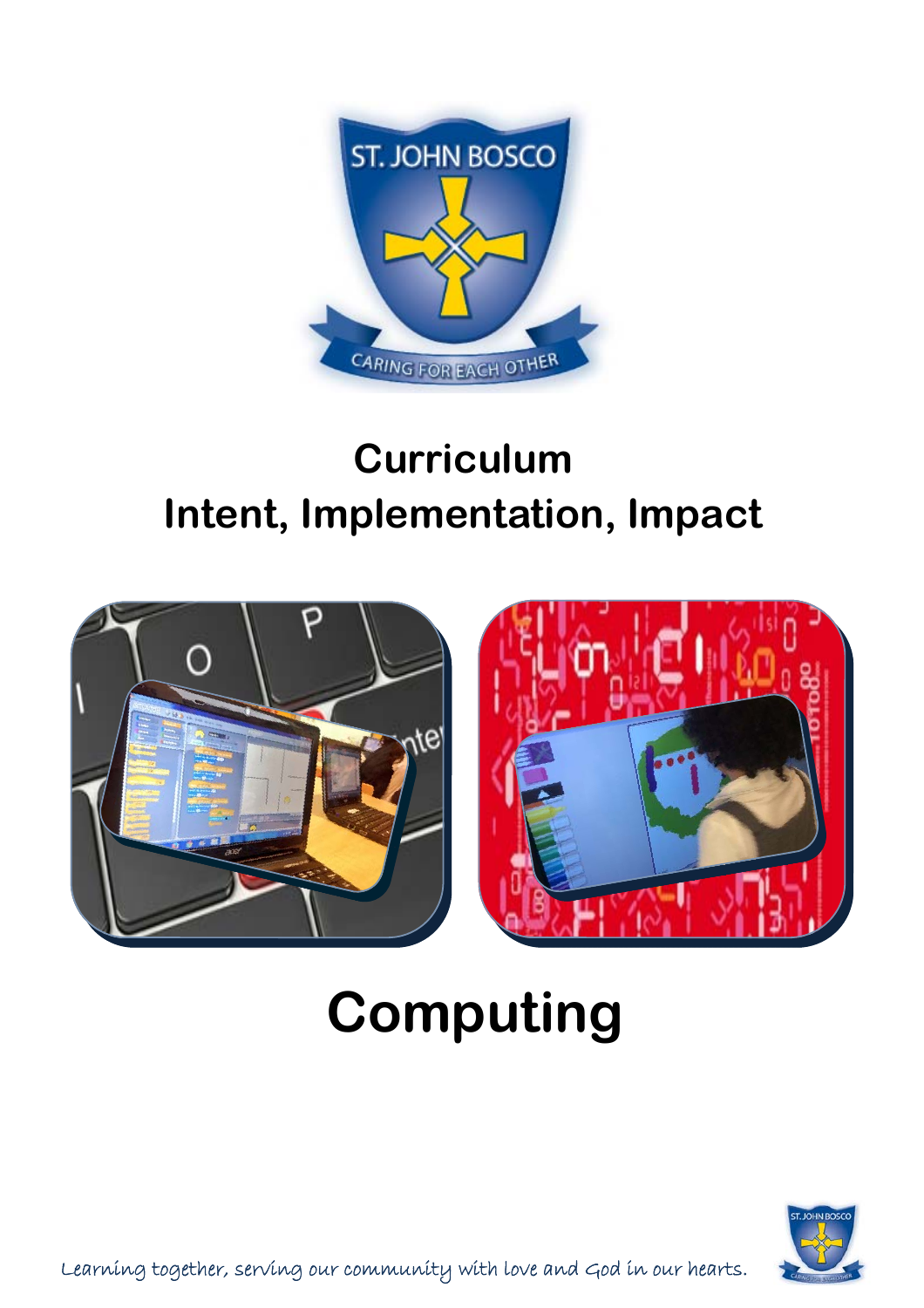

**'I want to be a game designer when I grow up, so learning to code is something that really interests me.'**

**Y6** 

**We aim to prepare our children for a rapidly changing world through the use of technology at St John Bosco School. Our computing curriculum is designed to enable them to use computational thinking and creativity to further understand our world.** 

**Our curriculum design has deep links with mathematics, science, and design and technology. At the core of our computing curriculum is computer science, in which pupils are taught the principles of information and computation, how digital systems work, and how to put this knowledge to use through programming. Building on this knowledge and understanding, we intend for our children to use information technology to create programs, systems and a range of content.** 

**We aim to ensure that pupils become digitally literate – able to use, and express themselves and develop their ideas through, information and communication technology – at a level suitable for the future workplace and as active participants in a digital world.** 

> **'I enjoy using the laptops and ipads. I know how to use them well and how to keep myself safe online.'**

**Y5** 

**'My teacher reads me stories every day. I like to listen to them and learn new words.'**

**Y1** 





Learning together, serving our community with love and God in our hearts.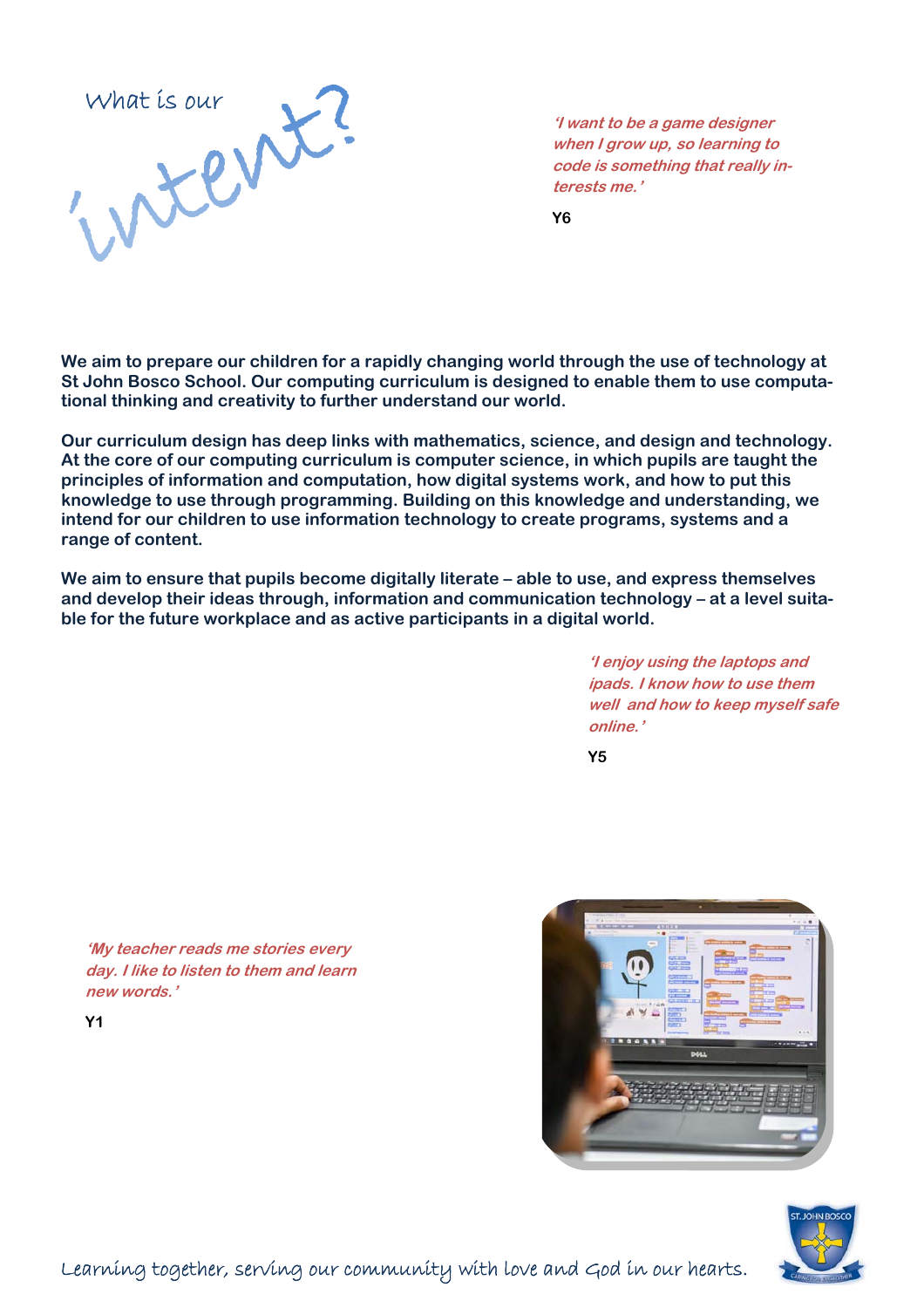How will we newt it?

**Our Computing curriculum amalgamates the best components of two schemes of learning, from GEM and Purple Mash. It is comprised of three aspects: Digital Literacy, Computational Thinking and IT in the World. Computing skills are taught both discretely and cross-curricularly, supporting other areas of learning across the school. In Reception and Key Stage 1, children are taught to use equipment and software confidently and purposefully, to communicate and handle information and to support their problem solving, recording and expressive skills.** 

**In Key Stage 2, our children extend their use of computing that they use for communication, investigation and programming and work to understand how to communicate safely. We aim to provide a clear and effective scheme of work that provides coverage in line with the National Curriculum. Teaching and learning should facilitate progression across all key stages within the strands of digital literacy, information technology and computer science. Children will have access to the hardware (computers, tablets, programmable equipment) and software that they need to develop knowledge and skills of digital systems and their applications.** 

**Teaching and learning should facilitate progression across all key stages within the strands of digital literacy, information technology and computer science. Children will have the opportunity to explore and respond to key issues such as digital communication, cyberbullying, online safety, security, plagiarism and social media.** 





Learning together, serving our community with love and God in our hearts.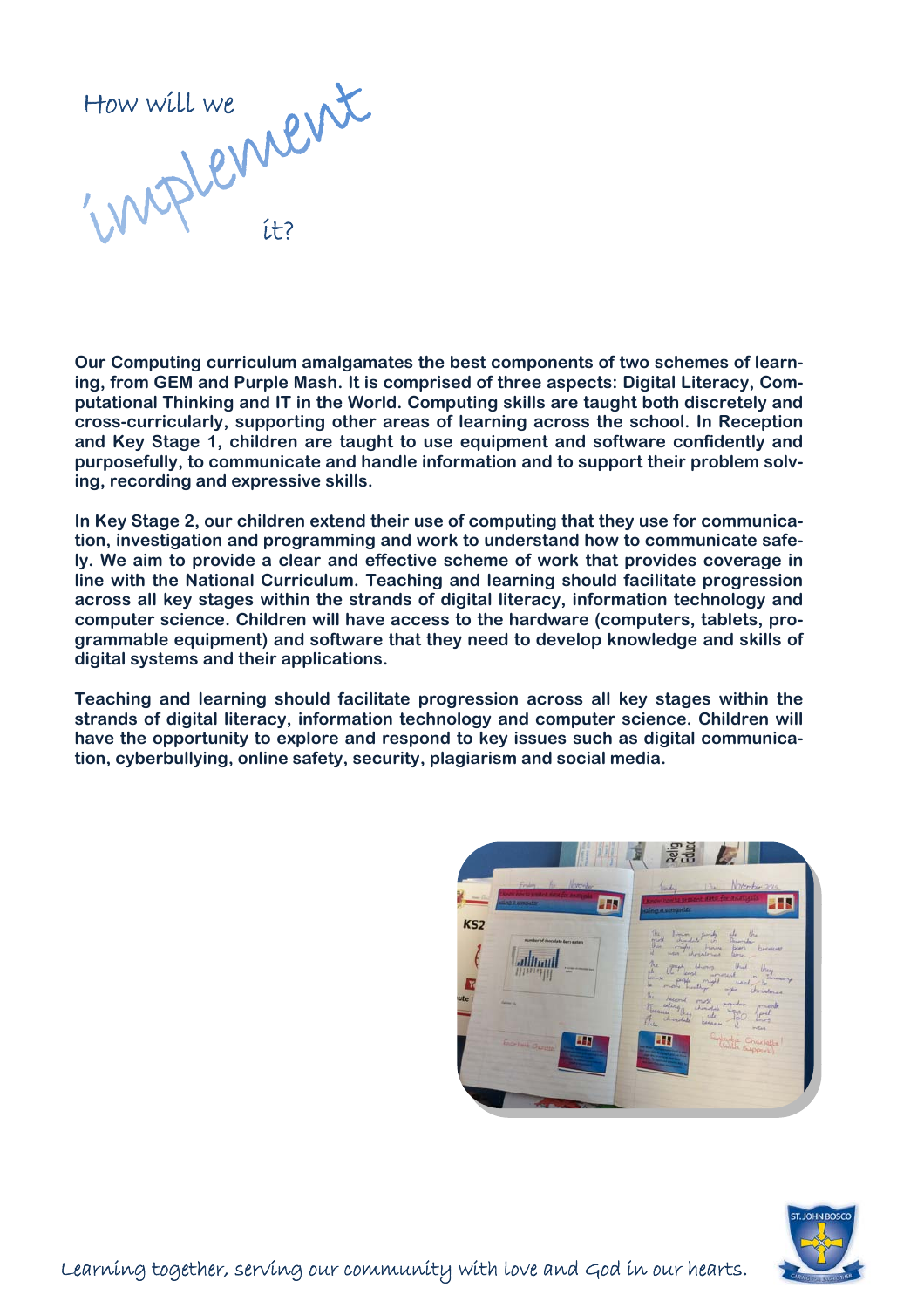#### **If you were to walk into Computing lessons at St John Bosco, you would see:**

**Proficient users of technology who are able to work both independently and collaboratively. Computing hardware and software being utilised to enhance the learning outcomes of our children, across the curriculum.** 

**Clear progression in technical skills.** 

**A learning buzz as children engage in programming, instruct floor robots and design online safety presentations.** 

#### **Successes so far**

**Launching of school Twitter account to aid communication, celebrate children's work and school achievements.** 

**Staff iPads in each classroom.** 

**Network improvements identified.** 

**New printing facilities.** 

### **Priorities for 2019 – 2020**

- **Further update and improve the Computing curriculum: The new Curriculum will incorporate the best elements of current schemes of work. New software and applications will be updated so that staff have the resources to deliver a high quality curriculum.**
- **Support and guide staff in use of apps and websites to further enhance learning, across the breadth of the curriculum: software and applications will updated so that staff have the resources to deliver a high quality curriculum. Our staff will be confident in their use of technology so that software and hardware are incorporated into a wide range of subjects and topics.**
- **Improvements to network infrastructure and hardware e.g. acquisition of class iPads.**
- **Purple Mash CPD.**